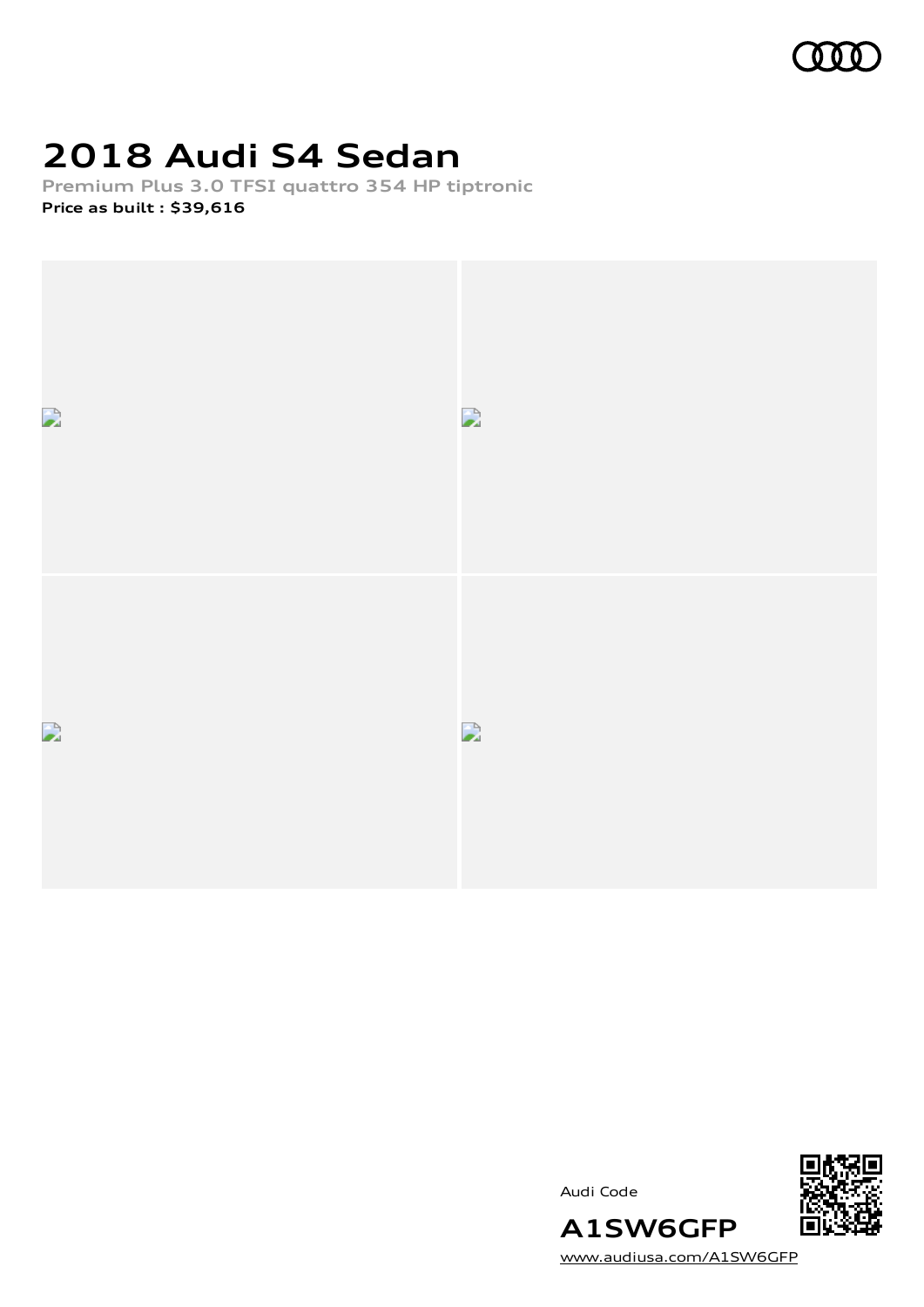## **Summary**

## **Audi 2018 Audi S4 Sedan**

Premium Plus 3.0 TFSI quattro 354 HP tiptronic

**Price as buil[t](#page-8-0)** \$39,616

#### **Exterior colour**

Navarra Blue metallic

## $\overline{\phantom{a}}$

### **Further Information**

| Warranty        | N٥           |
|-----------------|--------------|
| Mileage         | 48,393 miles |
| Type of vehicle | Used car     |

#### **Interior colour**

| Seats     | Rotor Gray with Anthracite stitching |
|-----------|--------------------------------------|
| Dashboard | Black                                |
| Carpet    | Black                                |
| Headliner | Black                                |

#### **Audi Code** A1SW6GFP

**Your configuration on www.audiusa.com** [www.audiusa.com/A1SW6GFP](https://www.audiusa.com/A1SW6GFP)

**Commission number** a95d2ba70a0e09af5ee7

### **Technical Specifications**

| Engine type                  | Six-cylinder                                                     |
|------------------------------|------------------------------------------------------------------|
| stroke                       | Displacement/Bore and 2,995/84.5 x 89.0 cc/mm                    |
| Torque                       | 369 @ 1,370 - 4,500 lb-ft@rpm                                    |
| Top track speed              | 155 mph or 130 mph wih all-<br>season tires{acc-track-speed} mph |
| Acceleration (0 - 60<br>mph) | 4.4 seconds seconds                                              |
| Recommended fuel             | Premium                                                          |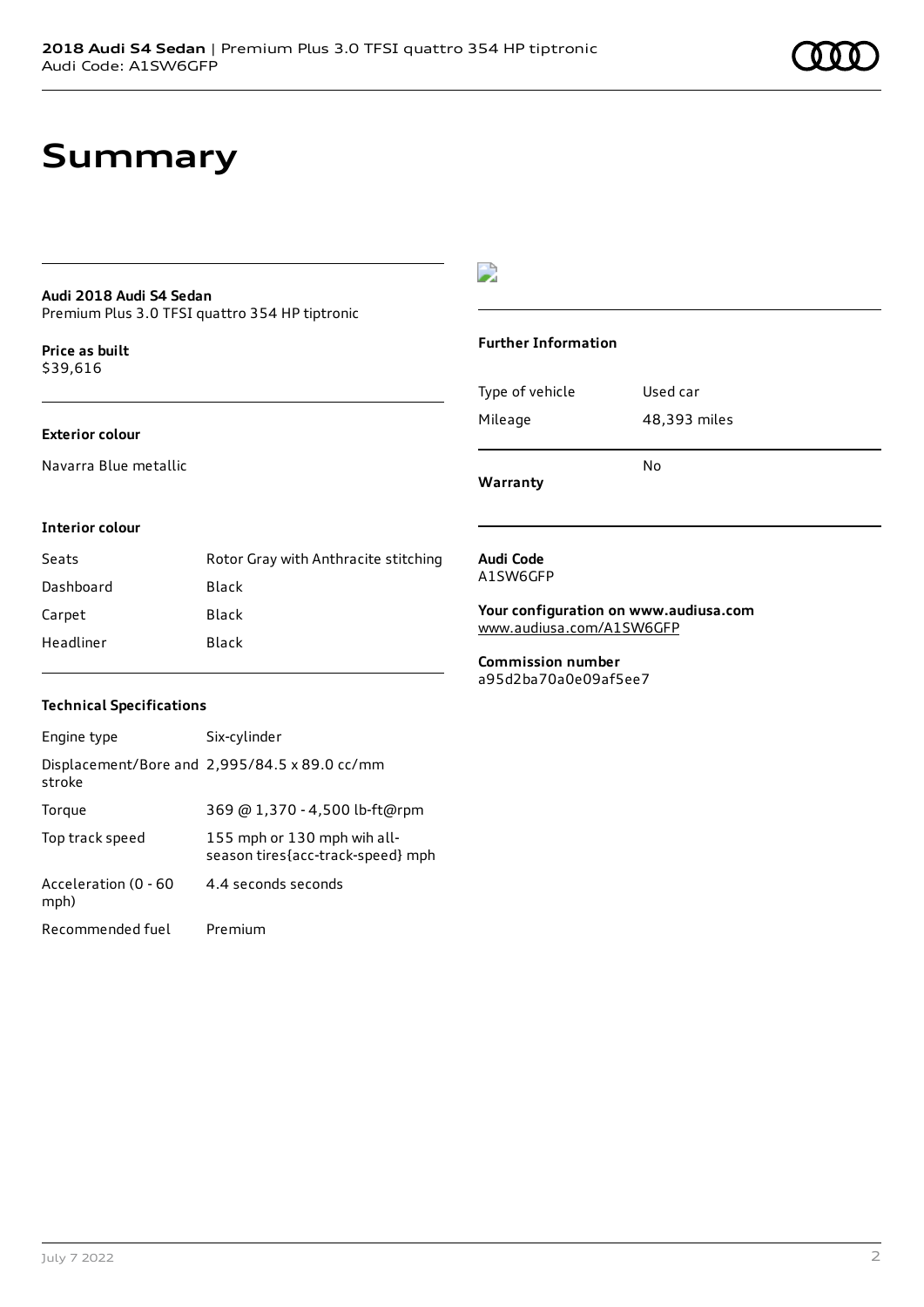

# **Standard features**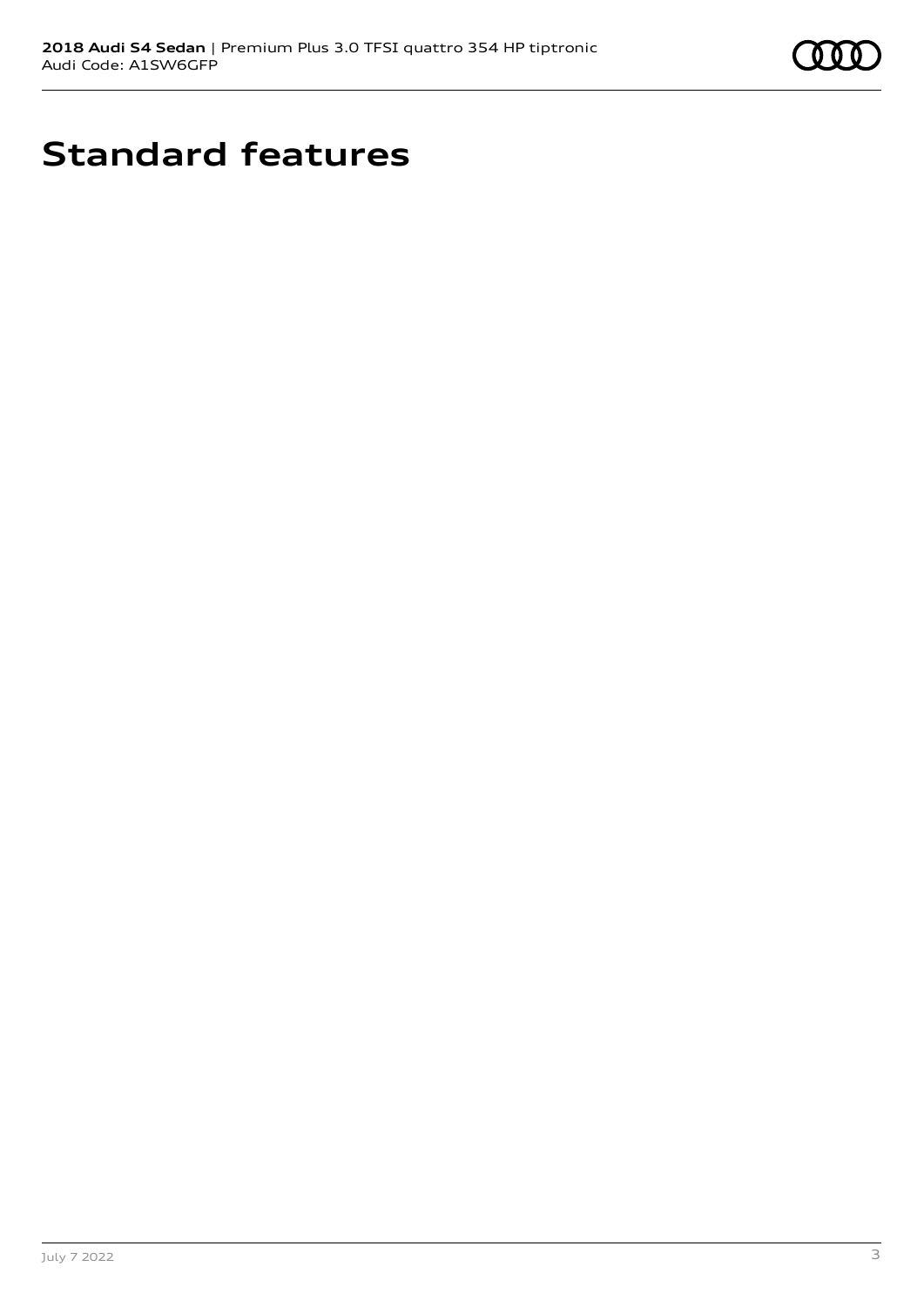# **Dealer remarks**

CARFAX 1-Owner, LOW MILES - 48,393! FUEL EFFICIENT 30 MPG Hwy/21 MPG City! Heated Leather Seats, Sunroof, NAV, Back-Up Camera, All Wheel Drive, Rear Air, WHEELS: 8.5" X 19" AUDI SPORT 5-V-SPO... S SPORT PACKAGE, NAVIGATION PACKAGE

### KEY FEATURES INCLUDE

Leather Seats, Navigation, Sunroof, All Wheel Drive, Rear Air, Heated Driver Seat, Back-Up Camera, Turbocharged, Premium Sound System, Satellite Radio, iPod/MP3 Input, Onboard Communications System, Keyless Start, Dual Zone A/C, Hands-Free Liftgate.

#### OPTION PACKAGES

NAVIGATION PACKAGE Audi Virtual Cockpit, 12.3" LCD fully digital instrument cluster w/1,440 x 540 pixel resolution and 2 visual modes: classic and infotainment, Audi Connect PRIME & PLUS Online Services, MIB-2/Gen 2 features in addition to MIB-1: NVIDIA Tegra 3 processing, external voice recognition for smartphone personal assistant, INRIX XD Traffic, and over-the-air map updates, safety and emergency services, vehicle services and remote services, S SPORT PACKAGE Red Brake Calipers, Sport Adaptive Damping Suspension, Dynamically adjustable via Audi drive select w/-23 mm ride height from A4 standard suspension Rear Spoiler, MP3 Player, Keyless Entry, Child Safety Locks, Steering Wheel Controls.

#### WHY BUY FROM US

At DCH Millburn Audi, we're always striving to set ourselves apart from other luxury dealerships here in New Jersey. As a part of the Fortune 500-ranked Lithia Motors, Inc. our aim here at DCH Millburn Audi has always been to deliver the unparalleled quality of customer service and employee satisfaction. What's more, with the prestigious Audi Elite Magna Society Award under our proverbial belts, you can be certain that you'll enjoy a simply unparalleled dealership experience when you shop with

Horsepower calculations based on trim engine configuration. Fuel economy calculations based on original manufacturer data for trim engine configuration. Please confirm the accuracy of the included equipment by calling us prior to purchase.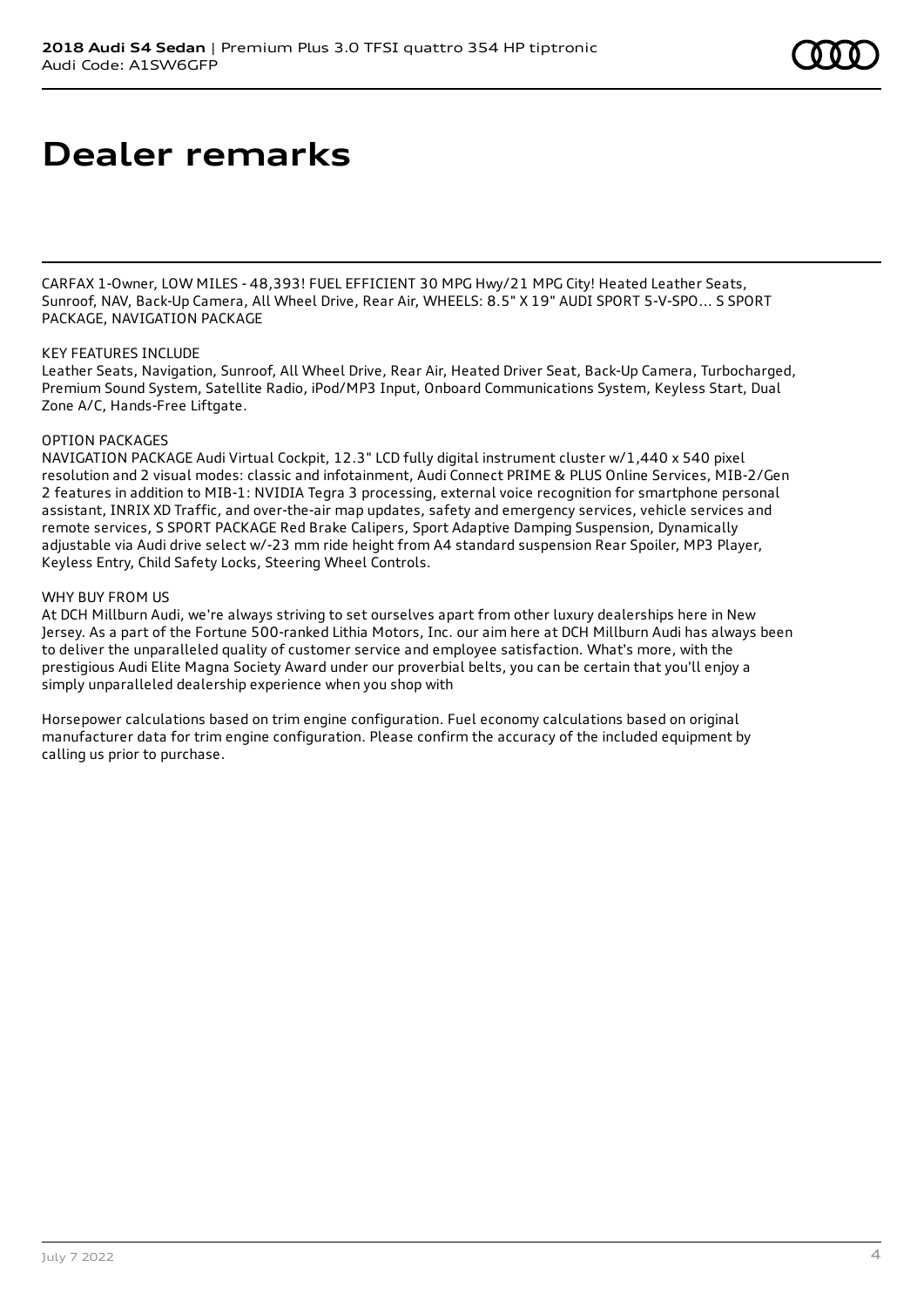## **Technical Specifications**

## **Engineering | Performance**

| Engine type                                 | Six-cylinder                                                     |
|---------------------------------------------|------------------------------------------------------------------|
| Acceleration (0 - 60<br>mph)                | 4.4 seconds seconds                                              |
| Engine block                                | Aluminum-alloy                                                   |
| Induction/fuel injection TFSI®/Turbocharged |                                                                  |
| Cylinder head                               | Aluminum-alloy                                                   |
| Max. output ps/hp                           | 354 @ 5,400 - 6,400 @ rpm                                        |
| stroke                                      | Displacement/Bore and 2,995/84.5 x 89.0 cc/mm                    |
| Top track speed                             | 155 mph or 130 mph wih all-<br>season tires{acc-track-speed} mph |
| Torque                                      | 369 @ 1,370 - 4,500 lb-ft@rpm                                    |
| Valvetrain                                  | Audi valvelift system, DOHC, direct<br>intercooler               |

## **Transmission | Drivetrain**

| Gear ratios: 8th         | 0.667:1                                                                                                    |
|--------------------------|------------------------------------------------------------------------------------------------------------|
| Gear ratios: 6th         | 1.000:1                                                                                                    |
| Gear ratios: 7th         | 0.839:1                                                                                                    |
| Gear ratios: Reverse     | 3.317:1                                                                                                    |
| Gear ratios: Final Drive | 2.848:1                                                                                                    |
| Gear ratios: 4th         | 1.667:1                                                                                                    |
|                          |                                                                                                            |
| Transmission             | Eight-speed Tiptronic <sup>®</sup> automatic<br>transmission with quattro <sup>®</sup> all-<br>wheel drive |
| Gear ratios: 5th         | 1.285:1                                                                                                    |
| Gear ratios: 2nd         | 3.143:1                                                                                                    |
| Gear ratios: 3rd         | 2.106:1                                                                                                    |

### **Electrical system**

| Alternator | 14 Volts - 110-150A   |
|------------|-----------------------|
| Battery    | 12 Volts - 420A/79 Ah |

## **Steering**

| Steering type                             | Electromechanical speed-sensitive<br>power steering |
|-------------------------------------------|-----------------------------------------------------|
| Turning diameter, curb-38.1 ft<br>to-curb |                                                     |
| Steering ratio                            | 15.9:1                                              |

### **Suspension**

| Front axle | Five-link front independent steel<br>spring S4 sport suspension |
|------------|-----------------------------------------------------------------|
| Rear axle  | Five-link rear independent steel<br>spring S4 sport suspension  |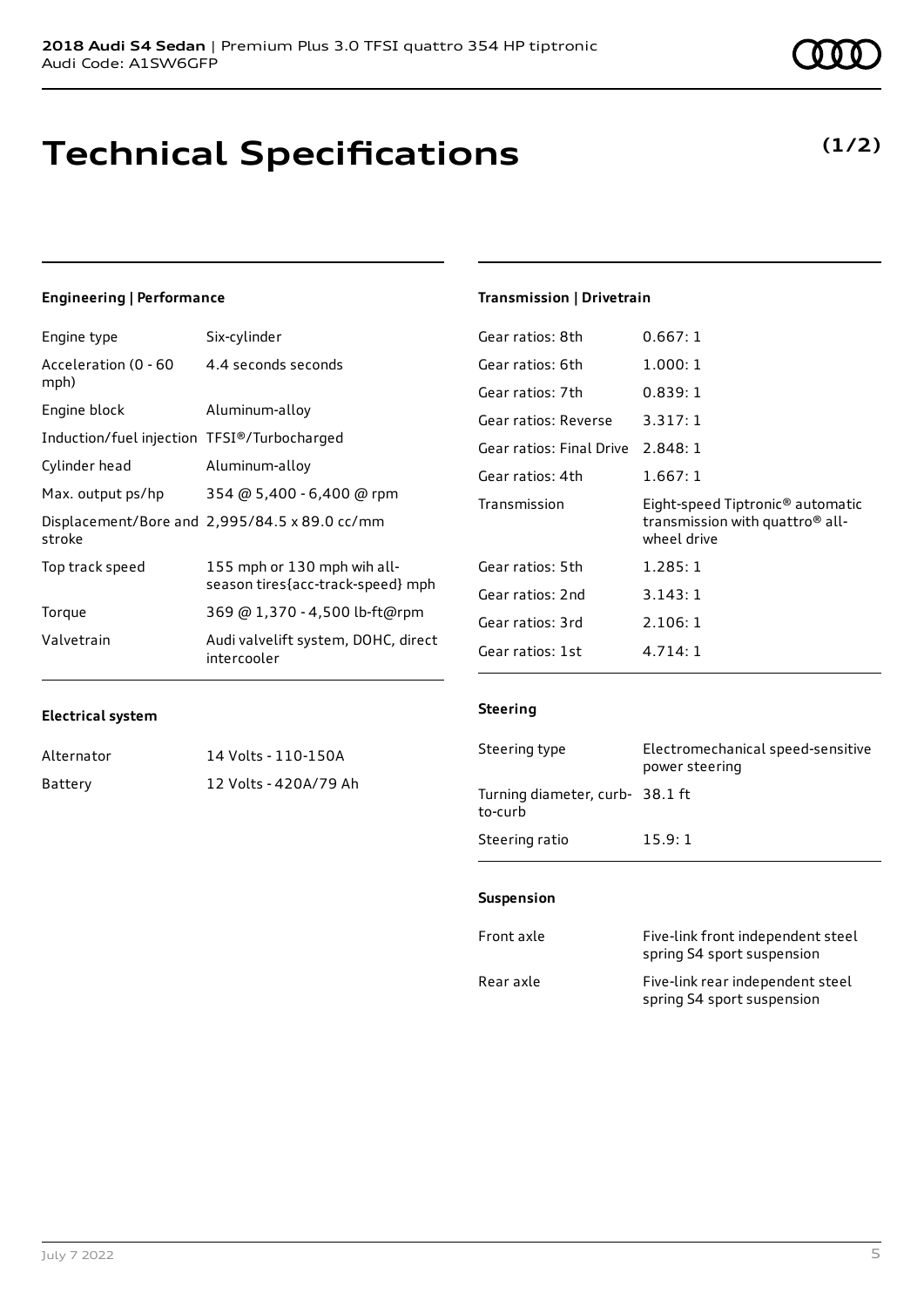## **Technical Specifications**

## **Brakes**

| <b>Front brakes</b>  | 13.8 (ventilated disc) in                                                                                        |
|----------------------|------------------------------------------------------------------------------------------------------------------|
| Rear brakes          | 13.1 (ventilated disc) in                                                                                        |
|                      |                                                                                                                  |
| <b>Body</b>          |                                                                                                                  |
| Material             | Lightweight construction<br>technology - multi-material body<br>construction (steel and aluminum<br>composition) |
| Corrosion protection | Multistep anti-corrosion protection                                                                              |

## **Warranty | Maintenance**

| Warranty    | 4-year/50,000 mile Audi New<br>Vehicle Limited Warranty                                   |
|-------------|-------------------------------------------------------------------------------------------|
| Maintenance | 12-month/10.000 mile (whichever<br>occurs first) NO CHARGE first<br>scheduled maintenance |

## **Exterior Measurements**

| Height                           | 55.3 in  |
|----------------------------------|----------|
| Overall width without<br>mirrors | 72.5 in  |
| Length                           | 186.8 in |
| Wheelbase                        | 111.2 in |
| Drag coefficient                 | 0.29 Cw  |
| Overall width with<br>mirrors    | 79.6 in  |
| Track rear                       | 60.9 in  |
| Track front                      | 61.6 in  |
| Curb weight                      | 3,858 lb |

## **Interior measurements**

| Seating capacity                          | 5                    |
|-------------------------------------------|----------------------|
| Shoulder room, rear                       | 54.5 in              |
| Head room with front<br>sunroof           | 38.9 in              |
| Leg room, rear                            | 35.7 in              |
| Shoulder room, front                      | 55.9 in              |
| Head room with rear<br>sunroof            | 37.4 in              |
| Leg room, front                           | $41.3$ in            |
| Cargo volume, rear<br>seatbacks up/folded | 13.0/NA cu ft, cu ft |

**(2/2)**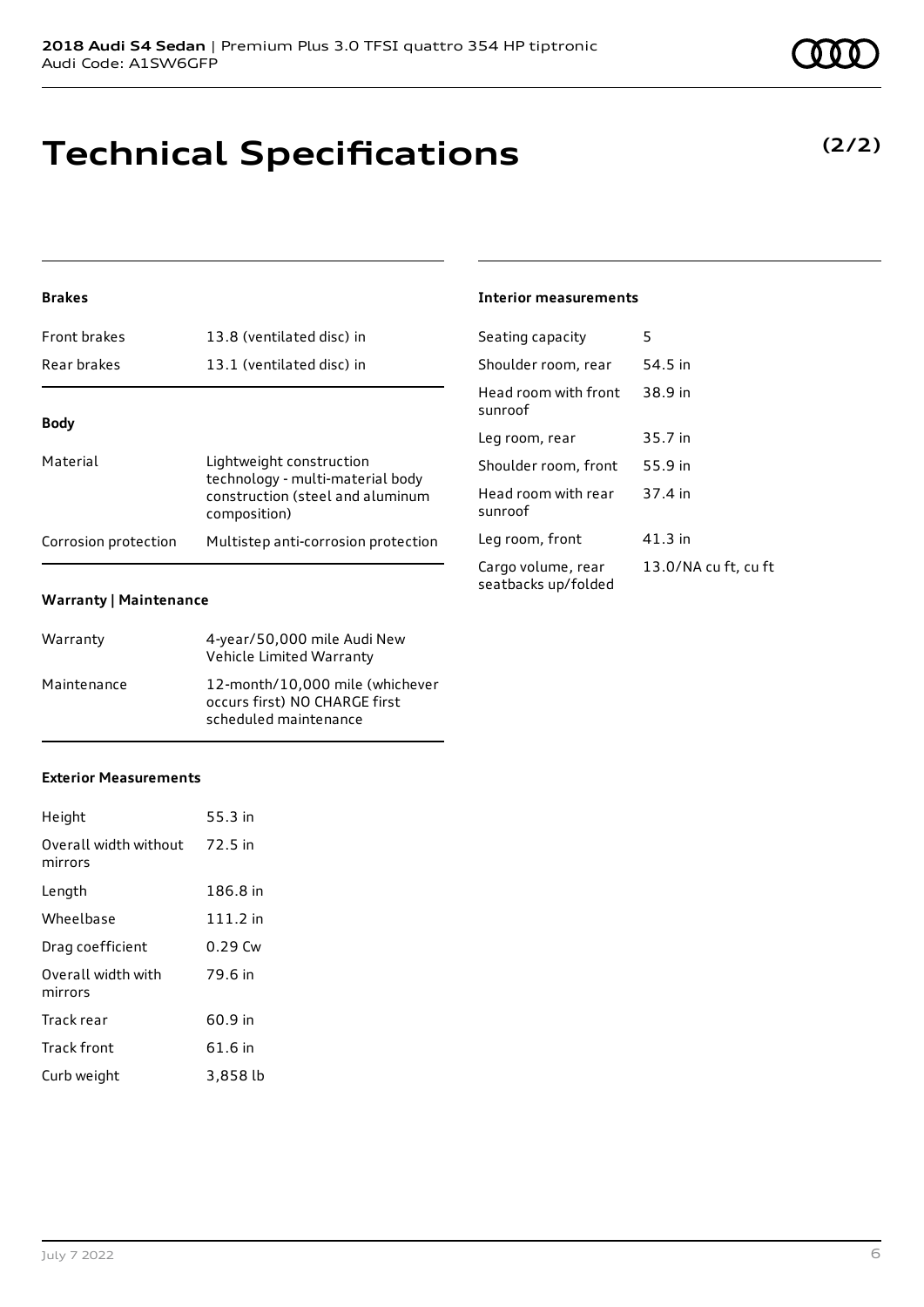## **Consumption- and emission**

### **Consumption by NEDC**

| urban       | $21$ mpg |
|-------------|----------|
| extra-urban | 30 mpg   |
| combined    | 24 mpg   |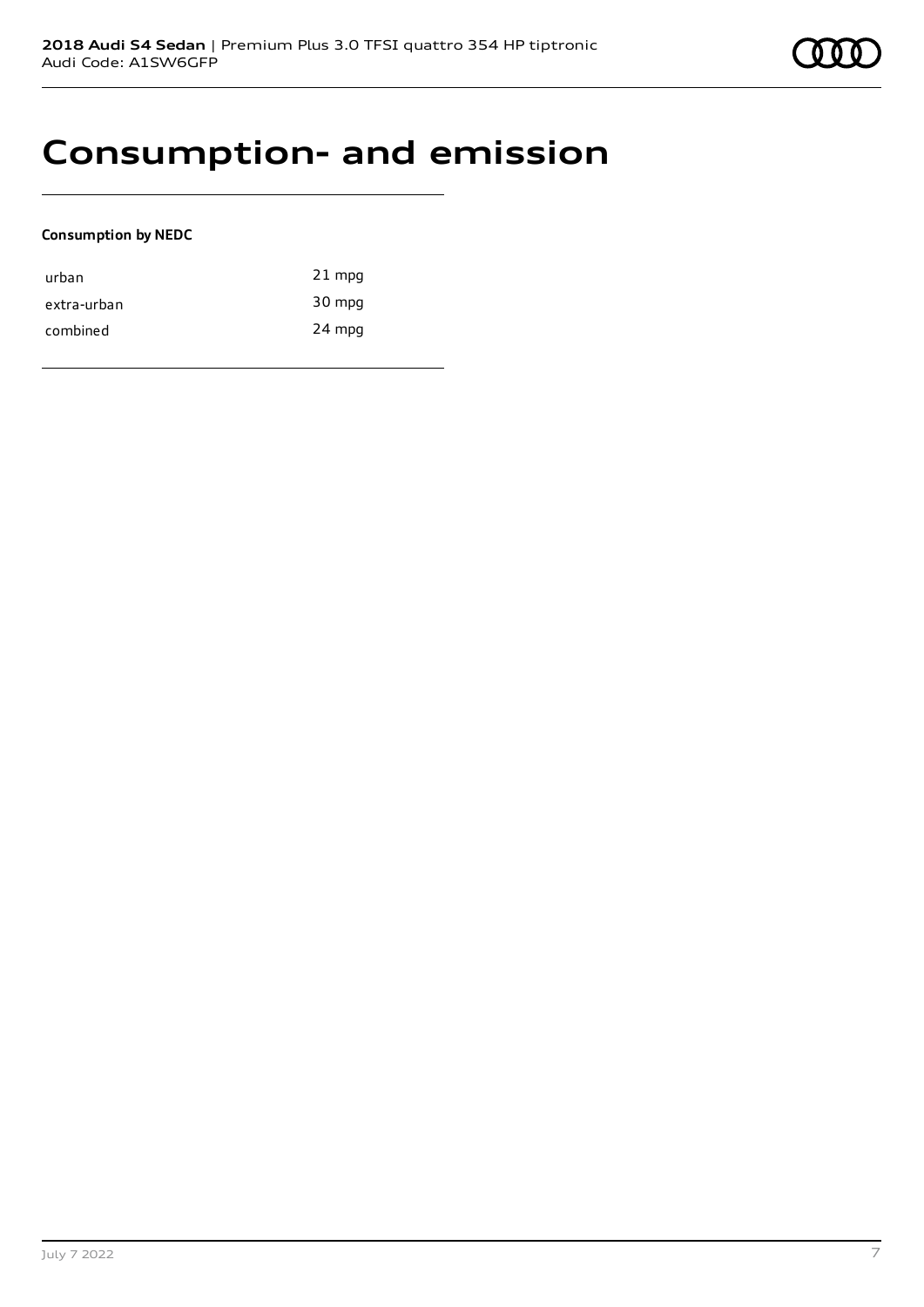# **Contact**

Dealer **DCH Millburn Audi**

2211 Millburn Avenue 07040 Maplewood NJ

Phone: +19737628500 FAX: 9737620737

www: <https://www.dchmillburnaudinj.com/>